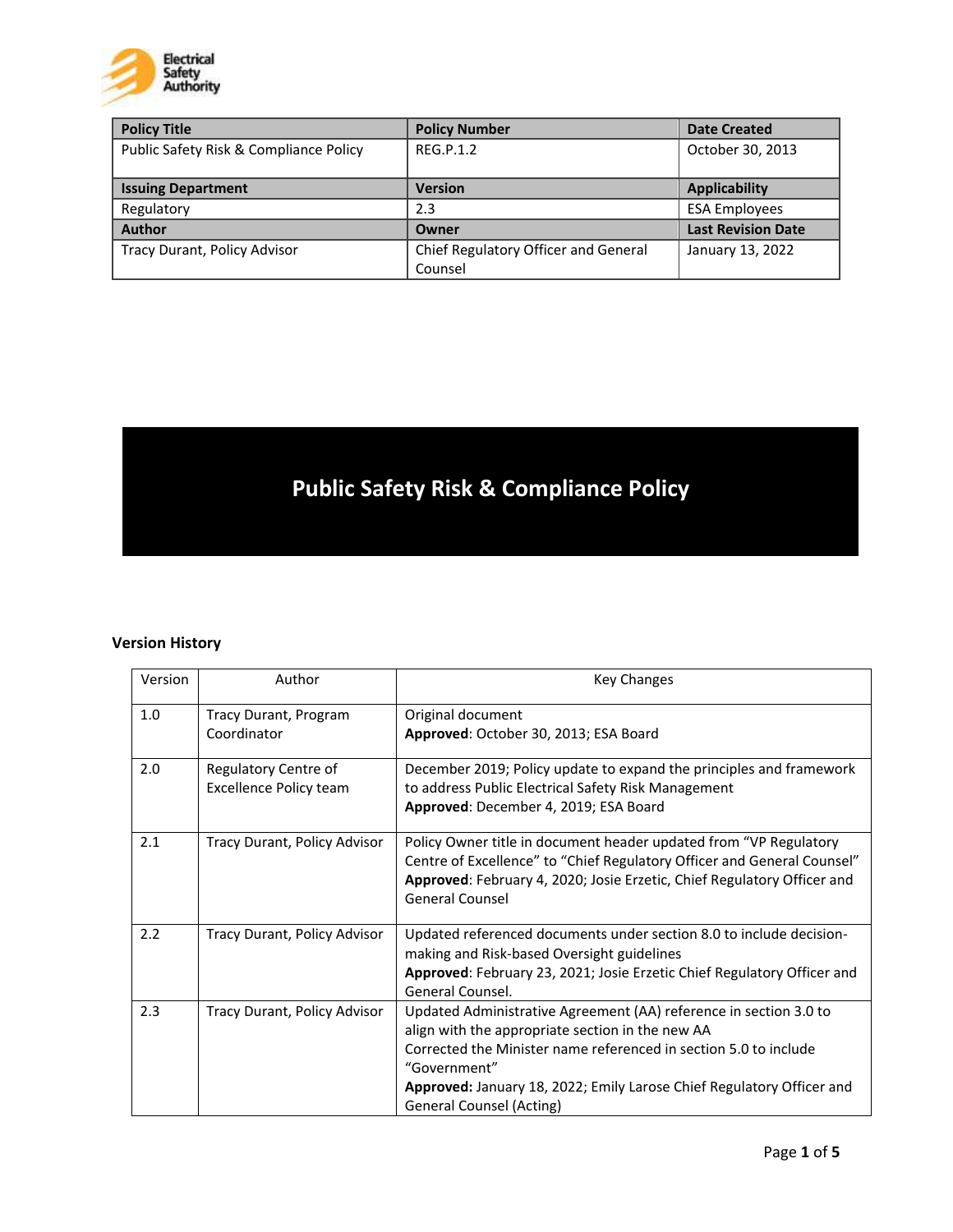

| <b>Policy Title</b>                         | <b>Policy Number</b>      |
|---------------------------------------------|---------------------------|
| <b>Public Safety Risk Compliance Policy</b> | REG.P.1.2                 |
|                                             |                           |
| <b>Issuing Department</b>                   | <b>Last Revision Date</b> |
| Regulatory                                  | January 13, 2022          |
|                                             |                           |

## **1.0 PURPOSE**

**1.1.** The purpose of this policy is to set out the principles and compliance framework according to which ESA aims to promote, monitor and achieve compliance with the *Electricity Act, 1998* ("EA") and address public electrical safety risks.

## **2.0 SCOPE**

- **2.1** The provisions of this policy and any associated procedures apply to all:
	- activities being developed, considered or undertaken by ESA in the administration and management of compliance relating to any applicable statute, regulation or authority.
	- activities being developed, considered or undertaken by ESA in the identification, prioritization and management of public electrical safety risks.
	- ESA employees (and persons with the authority to act on behalf of ESA), who play a role in the above-mentioned activities.

## **3.0 OBJECTIVE**

- **3.1** The objectives of this policy are to:
	- 1) Guide decision-making and actions by ESA staff in the identification, creation, implementation and scale-down of public electrical safety risk management initiatives and compliance activities;
	- 2) Outline ESA's approach to public electrical safety risk management and compliance in accordance with its delegated authority and Corporate Mandate pursuant to its objects of corporation; and
	- 3) Provide the policy basis for ESA's Electrical Incident Review Procedures, which fulfill the requirement in section 5.2(14) of the Administrative Agreement.

# **4.0 4.0 POLICY CONTENT**

## **4.1. Principles**

The following general principles guide ESA's approach to public electrical safety risk management initiatives and compliance management:

#### *4.1.1. Focus on Regulatory Compliance*

Promoting, monitoring and enforcing compliance with the requirements of the EA and its Regulations will be a central focus of ESA's implementation of public electrical safety risk management and compliance management.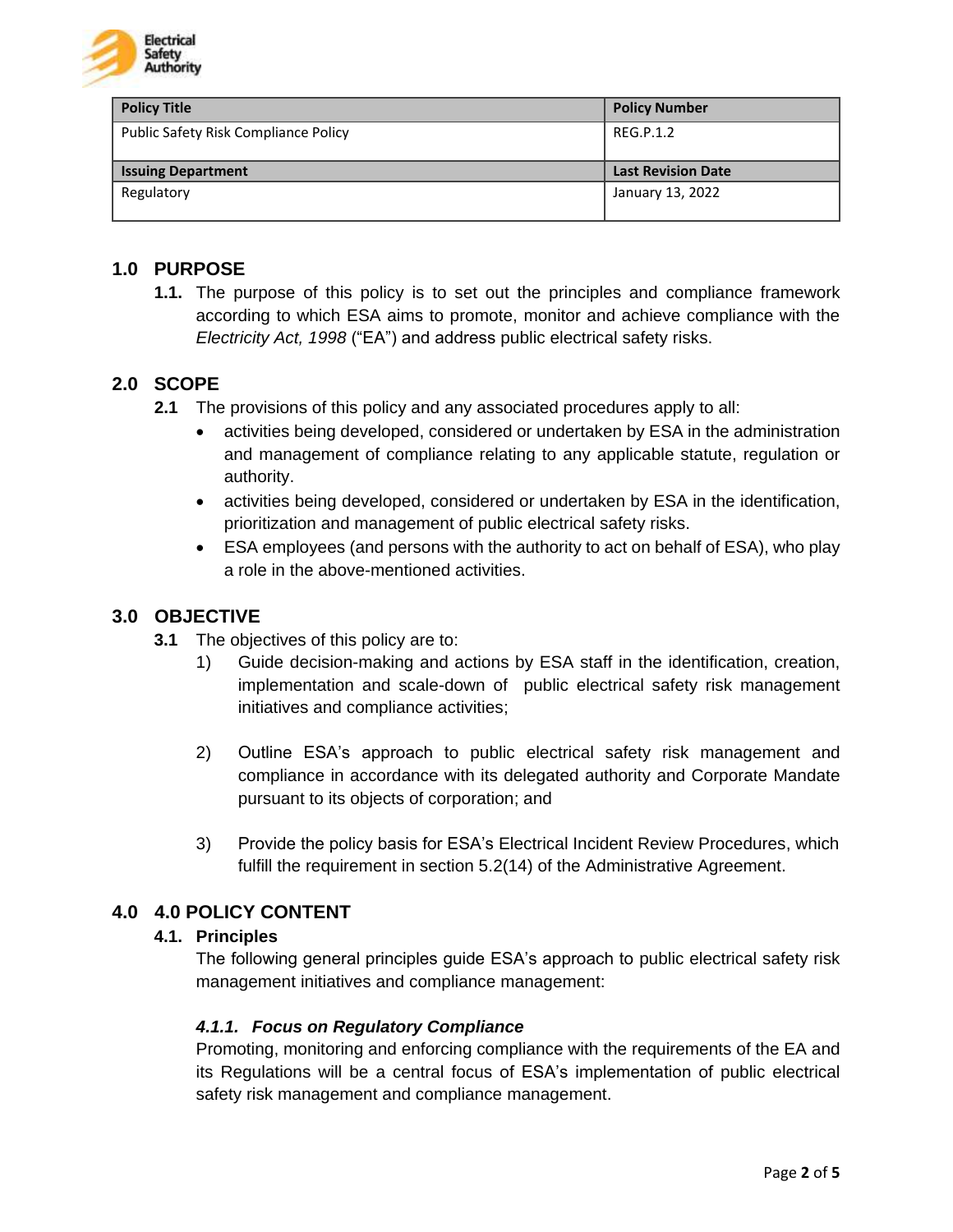

| <b>Policy Title</b>                  | <b>Policy Number</b>      |
|--------------------------------------|---------------------------|
| Public Safety Risk Compliance Policy | REG.P.1.2                 |
|                                      |                           |
| <b>Issuing Department</b>            | <b>Last Revision Date</b> |
| Regulatory                           | January 13, 2022          |
|                                      |                           |

## **4.1.2.** *Corporate Mandate*

ESA will be guided by its Corporate Mandate in accordance with its objects of corporation of promoting and undertaking activities which enhance public electrical safety.

#### *4.1.3. Effective*

ESA will design and evaluate its Public Electrical Safety Risk management and Compliance management with an aim to minimize risk and motivate compliance in a strategic, effective and efficient manner.

#### **4.1.4.** *Proportionate*

ESA will seek to develop public electrical safety risk management and compliance management which is proportionate to the level of associated risk. A harm life cycle decision-making framework will be established to help identify, analyze and evaluate public electrical safety risks and to develop proportionate approaches, as appropriate.

#### **4.1.5.** *Evidence-Based*

Decision-making on public electrical safety risk management and compliance management will, where possible and appropriate, consider technical data, informed by field expertise and other contextual considerations.

#### **4.1.6.** *Consistent*

ESA will seek to apply a consistent approach to its assessment of public electrical safety risks and the application of its compliance responses.

#### **4.1.7.** *Transparent*

ESA will strive to demonstrate openness and transparency in respect of its public electrical safety risk management and compliance management in furtherance of educating the public and stakeholder community on:

(i) the legal requirements to achieve compliance;

(ii) electrical safety risks; and

(iii) its public electrical safety risk management and compliance management initiatives.

#### **4.1.8.** *Accountable*

ESA will be guided by its corporate Values, its Code of Conduct and the principles in this policy. Avenues for complaints and/or appeal will be provided, as appropriate, for ESA's compliance actions and decisions.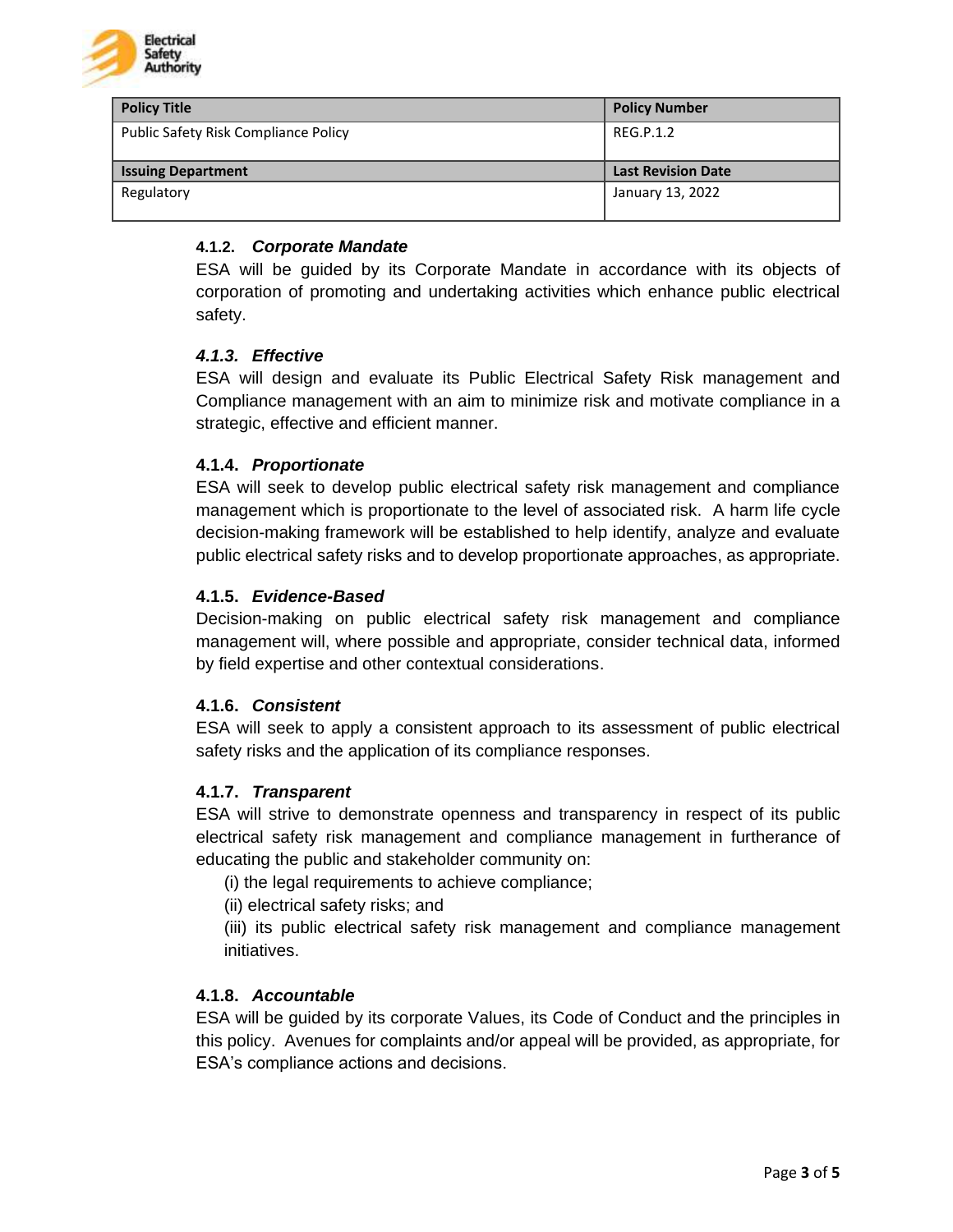

| <b>Policy Title</b>                  | <b>Policy Number</b>      |
|--------------------------------------|---------------------------|
| Public Safety Risk Compliance Policy | REG.P.1.2                 |
|                                      |                           |
| <b>Issuing Department</b>            | <b>Last Revision Date</b> |
| Regulatory                           | January 13, 2022          |
|                                      |                           |

## *4.1.9. Authorized by Law*

ESA will act within its legal remit of statutory power and in accordance with its Corporate Objects when undertaking public electrical safety risk management initiatives and compliance activities.

## **4.2. Responsive and Risk-Based Framework**

As it applies the Principles set out in section 4.1 of his Policy, ESA will use a riskbased approach to establish public electrical safety risk management and compliance priorities. This will support the achievement of the best outcomes for public electrical safety, while making the most beneficial use of available resources.

## **4.3. Responsibilities**

- **4.3.1.** Executive and senior managers are responsible for implementing the principles in this policy in the development of harm reduction and risk-informed strategies and procedures that support ESA's public safety mandate and statutory obligations.
- **4.3.2.** It is the responsibility of ESA Inspectors, appointed Investigators and other ESA authorized persons to conduct public electrical safety risk management and compliance management in accordance with the principles of this policy, their powers under the applicable legislation, regulations, and associated program-specific guidelines and procedures (as may be applicable).

# **5.0 LEGISLATIVE AUTHORITY**

- **5.1.** *Safety and Consumer Statutes Administration Act, 1996* and associated Regulations:
	- Ontario Regulation 187/09, Part II & III (Reviews and Appeals of ESA Orders and Licensing Decisions)
	- Administrative Agreement between the Minister of Government and Consumer Services and ESA
- **5.2.** *Electricity Act, 1998*, Part VIII and associated Regulations:
	- Ontario Regulation 164/99 (Ontario Electrical Safety Code)
	- Ontario Regulation 22/04 (Electrical Distribution Safety)
	- Ontario Regulation 570/05 (Licensing of Electrical Contractors and Master Electricians)
	- Ontario Regulation 438/07 (Electrical Product Safety)

# **6.0 EVALUATION, MONITORING AND REVIEW**

**6.1** ESA's Chief Regulatory Officer and General Counsel will regularly review and monitor this policy to ensure that it remains current, relevant, and effective in meeting its purpose and objectives.